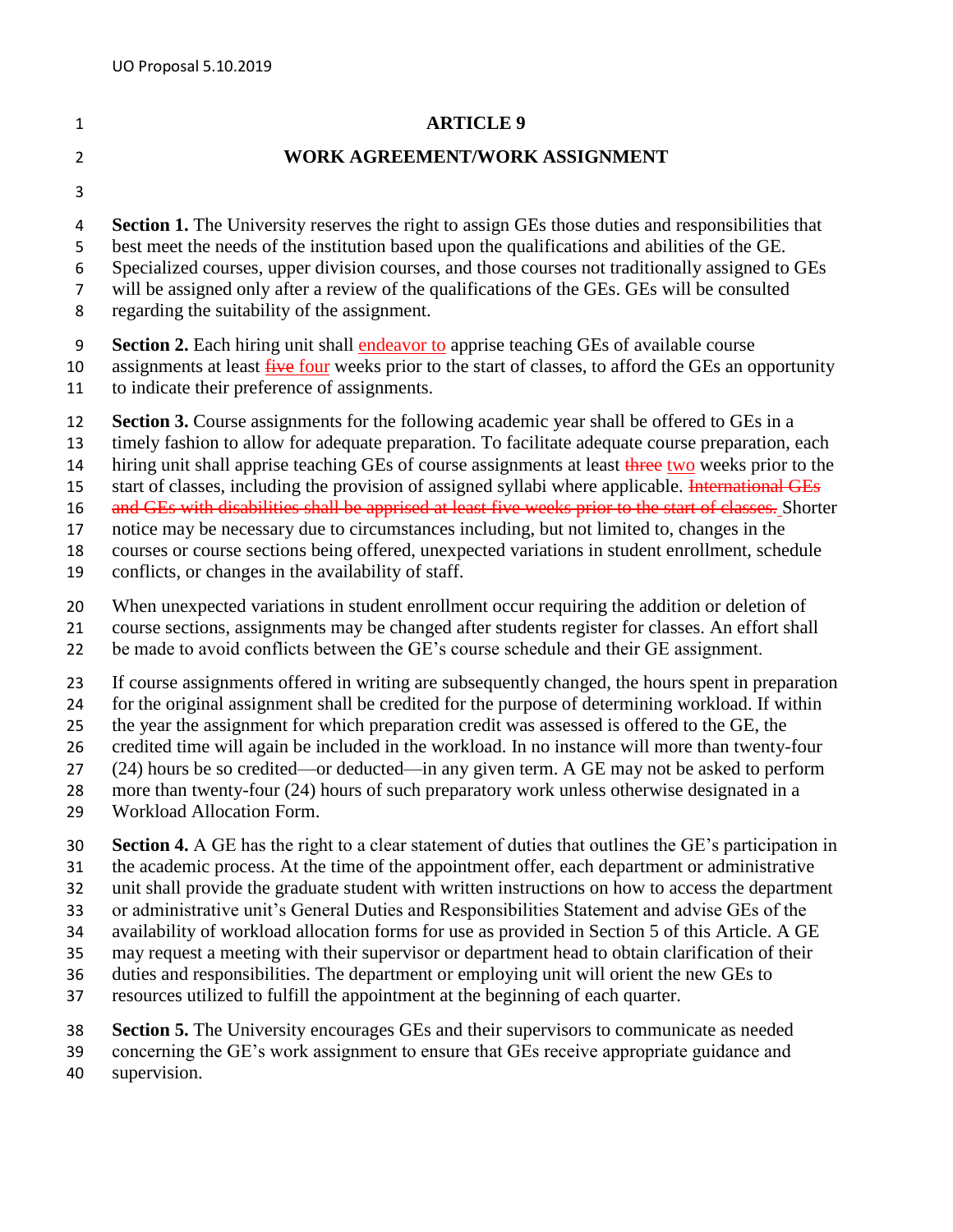- 41 Each department or employing unit The Graduate School will provide a workload allocation
- form for voluntary use by GEs and their supervisors. The purpose of the workload allocation
- form is to foster clear communication and transparency of expectations. The workload allocation
- 44 form will identify the specific work duties that comprise the GE's assignment, and the
- 45 percentage of the job each duty constitutes and anticipated amount of time the GE will spend on
- each specified work duty. It may be revised by the GE and the GE's supervisor as needed
- throughout the GE's appointment. If a supervisor and GE use the workload allocation form, the
- 48 supervisor shall will be available to discuss potential revisions of the workload allocation form.
- If the form is used, the GE will be provided a copy of each completed workload allocation form
- and any revisions to the workload allocation form.
- 51 A variance or deviation from the allocated amount of time or percentage for each specific work
- duty does not constitute a violation of this Agreement and may not be grieved. However, GEs are
- encouraged to notify their supervisors as soon as is practicable during the academic term if they
- anticipate their total work assignment will exceed their FTE. A Union representative shall be
- allowed to attend a meeting between the GE and the GE's supervisor for the purpose of
- reviewing the GE's workload allocation form to determine whether the GE's specific work
- duties will result in the GE working in excess of the GE's assigned FTE.
- Within three months (one term) of the end of an assignment, the GE has the right to make
- recommendations about the workload allocation for their specific work assignment(s).
- Recommendations may be submitted in writing, or the GE may request to meet with their
- supervisor or other department representative to provide the recommendations verbally.
- Subject to the limitations provided for under state and federal law, including, but not limited to,
- the Family Education Rights and Privacy Act, all recommendations submitted in writing by a GE
- or supervisor and any workload allocation form voluntarily submitted to the employing unit by a
- GE or supervisor will be retained by the Employing Unit for no less than four years and will be
- made available to any GE in the unit upon request.
- **Section 6.** Each department or employing unit will prepare a General Duties and Responsibilities
- 68 Statement (GDRS) describing the conditions under which GE assignments are made. GDRS
- documents shall be updated and revised annually in consultation with at least two GE
- representatives from the department. The GDRS shall include the following information:
- a) A general description of the job requirements.
- b) The supervisory individual who shall oversee the implementation of the GDRS.
- c) Availability of Graduate Employee appointments in the department.
- d) Eligibility requirements and application process for appointments.
- e) Appointment and reappointment process.
- f) Workload and work assignment information.
- g) Health and safety information, including any training requirements, use of required personal protective equipment, accident reporting and workers compensation coverage if substantially different from the health and safety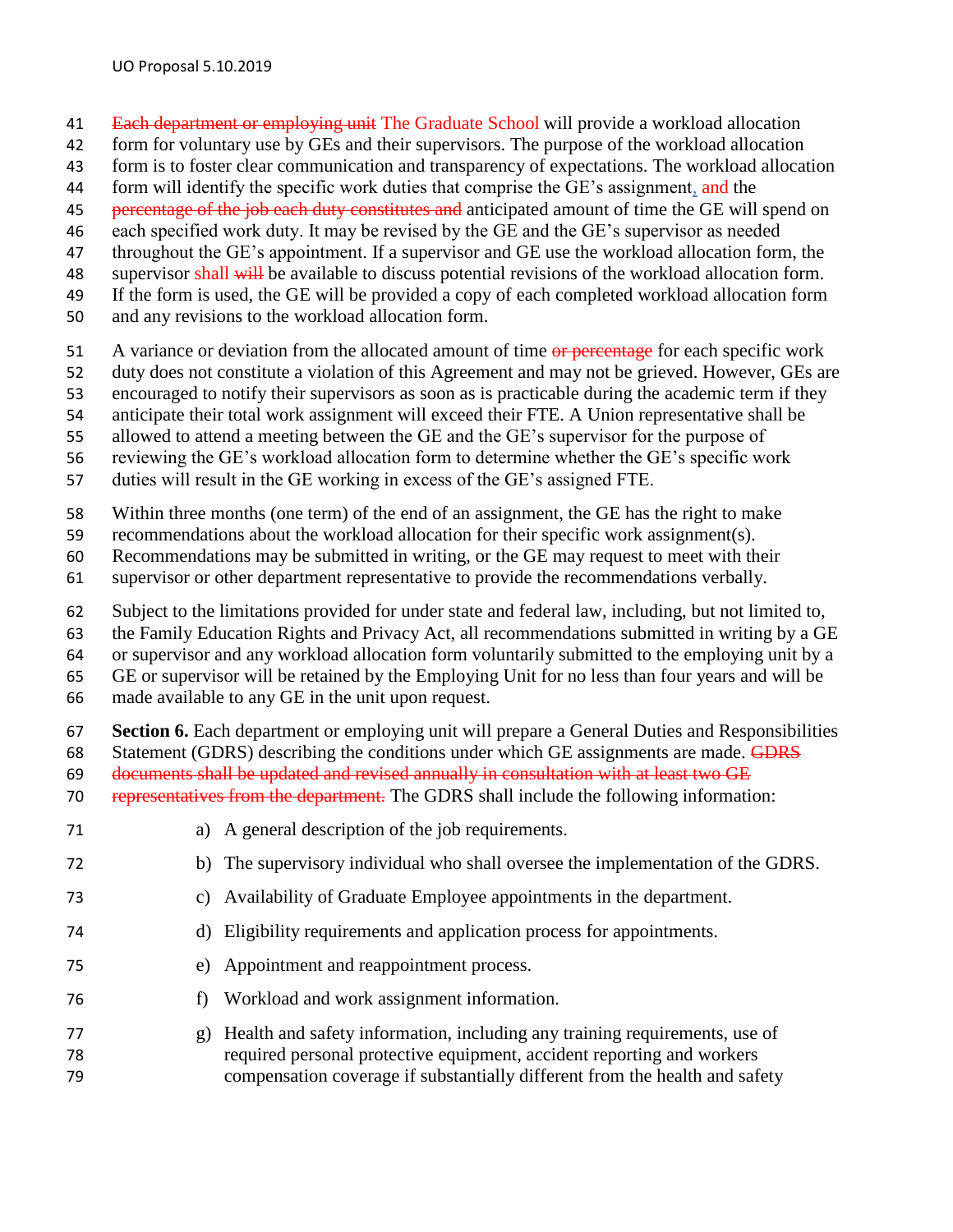| 80<br>81                                                                         |                                                                                                                                                                                                                                                                               | information provided in Article 10, Section 2 and if not covered in more depth in<br>a safety manual.                                                                                                                                                                                                                                                                                                                                                                                                                                                                                                                                                                                                                                                                                                                                                                                                                                                                                                                                                                          |
|----------------------------------------------------------------------------------|-------------------------------------------------------------------------------------------------------------------------------------------------------------------------------------------------------------------------------------------------------------------------------|--------------------------------------------------------------------------------------------------------------------------------------------------------------------------------------------------------------------------------------------------------------------------------------------------------------------------------------------------------------------------------------------------------------------------------------------------------------------------------------------------------------------------------------------------------------------------------------------------------------------------------------------------------------------------------------------------------------------------------------------------------------------------------------------------------------------------------------------------------------------------------------------------------------------------------------------------------------------------------------------------------------------------------------------------------------------------------|
| 82<br>83<br>84<br>85                                                             |                                                                                                                                                                                                                                                                               | h) Requirements for satisfactory progress towards graduate degree. These criteria<br>must be as specific as reasonably possible and must include objective measures<br>(e.g., GPA, limits on the number of incompletes, and deadlines and/or timelines<br>for passing qualifying exams or proposing one's thesis).                                                                                                                                                                                                                                                                                                                                                                                                                                                                                                                                                                                                                                                                                                                                                             |
| 86<br>87<br>88<br>89<br>90<br>91<br>92<br>93                                     | i)                                                                                                                                                                                                                                                                            | Discrimination Grievance Procedures: To file an employment-related<br>discrimination grievance, GEs are encouraged to contact the Graduate Teaching<br>Fellows Federation. For discrimination grievances that pertain to a GE's role as a<br>student, graduate students should refer to the student section of the AAEO<br>Discrimination Grievance Procedures online<br>(http://aaeo.uoregon.edu/booklet.html). The AAEO will encourage all GEs<br>attempting to file an employment-related discrimination complaint to contact the<br>GTFF.                                                                                                                                                                                                                                                                                                                                                                                                                                                                                                                                  |
| 94                                                                               | j)                                                                                                                                                                                                                                                                            | GE absence procedure or reference to where this procedure is documented.                                                                                                                                                                                                                                                                                                                                                                                                                                                                                                                                                                                                                                                                                                                                                                                                                                                                                                                                                                                                       |
| 95<br>96<br>97                                                                   | The GDRS of each department or employing unit shall include health and safety information or<br>the department shall properly train GEs on health and safety duties and responsibilities and<br>provide up-to-date safety information in a written document available to GEs. |                                                                                                                                                                                                                                                                                                                                                                                                                                                                                                                                                                                                                                                                                                                                                                                                                                                                                                                                                                                                                                                                                |
| 98<br>99<br>100<br>101                                                           |                                                                                                                                                                                                                                                                               | Work load and/or work assignment information shall include course attendance requirements,<br>office hour expectations, registration duties, grading, preparation, meeting with supervisors<br>and/or co-workers, safety training, and any other duties included in the GE work assignment for<br>both academic year and summer term appointments.                                                                                                                                                                                                                                                                                                                                                                                                                                                                                                                                                                                                                                                                                                                             |
| 102<br>103<br>104<br>105<br>106<br>107<br>108<br>109<br>110<br>111<br>112<br>113 |                                                                                                                                                                                                                                                                               | Except by mutual agreement of UO and the GTFF, GDRS revisions shall be submitted to the<br>Graduate School by May 15 of each year. By April 1 of each year, the University shall notify<br>GEs 1) how to access the GDRS documents and 2) that GEs may submit proposed revisions or<br>feedback to the department by April 15. The University will notify the GTFF of University-wide<br>required changes to GDRS documents. By April 1 of each year, GEs employed in a department<br>may submit proposed revisions or feedback to the department employee tasked with the GDRS.<br>At least ten twenty (20) days prior to submission of revisions, departments shall request feedback<br>from all GEs employed in the department on the proposed planned revisions. Such feedback may<br>be submitted anonymously. GEs may submit feedback on the revisions. Departments shall<br>respond to this feedback via a letter to all GEs employed in the department within ten twenty<br>days of submission of GDRS revisions to the Graduate School. Within twenty (20) days after |
| 114                                                                              |                                                                                                                                                                                                                                                                               | submission of GDRS revisions, departments shall inform GEs of the revisions and the reasons<br>for the revisions in writing. A copy of the revised GDRS will be forwarded to the GTFF.                                                                                                                                                                                                                                                                                                                                                                                                                                                                                                                                                                                                                                                                                                                                                                                                                                                                                         |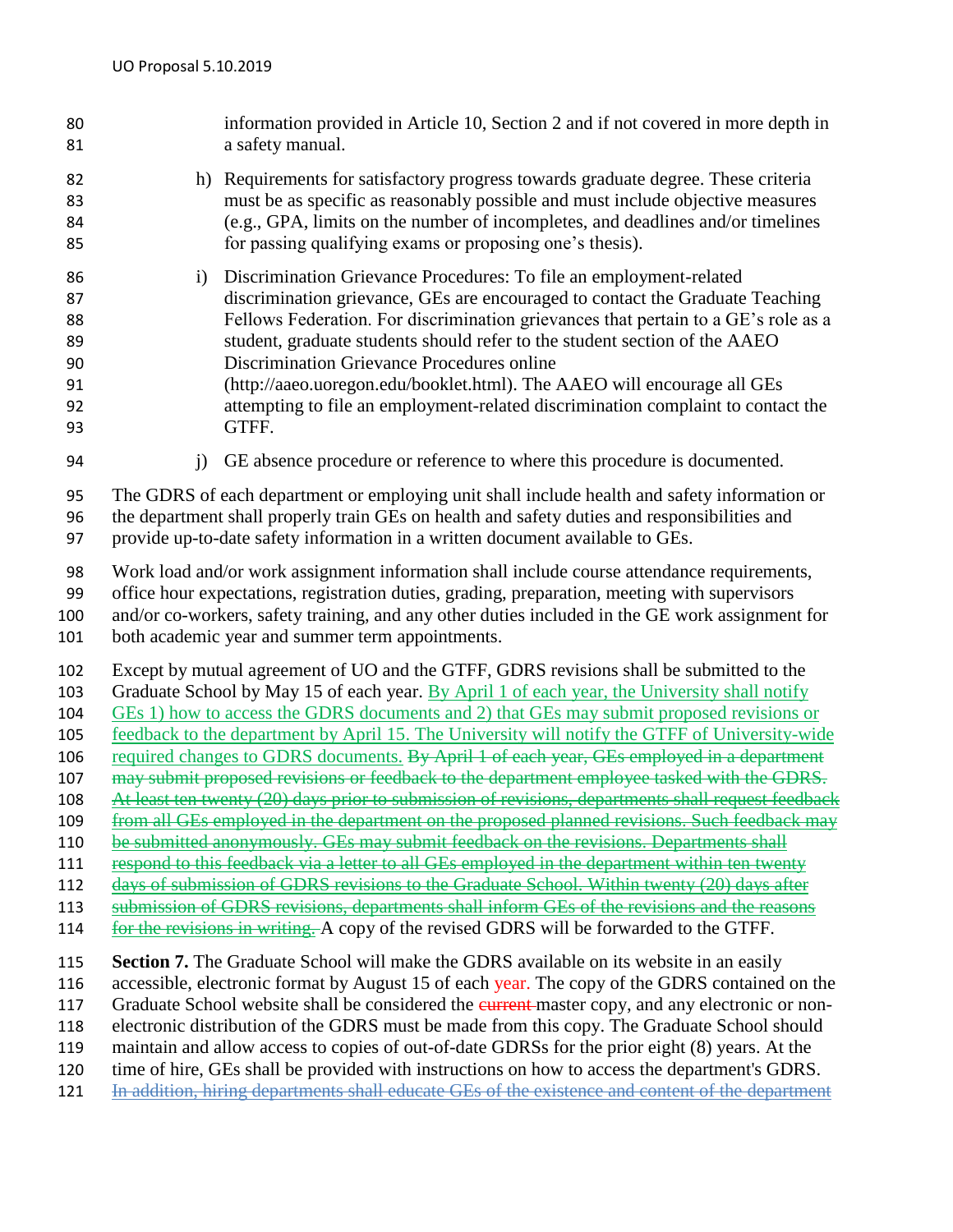- GDRS, and how to access it at the start of each GE appointment. A physical copy of the GDRS
- shall be posted prominently in the department office or another conspicuous location.
- Department websites should provide a link to their GDRS, hosted by the Graduate School. A GE
- may request a meeting with their supervisor or department head to obtain clarification of their
- duties and responsibilities. The department or employing unit will orient the new GEs to
- resources utilized to fulfill the appointment at the beginning of each quarter.
- **Section 8.** In accordance with Article 34, the GTFF will be responsible for distribution of the current collective bargaining agreement to GEs.
- **Section 9.** GEs who will be required to be at work during periods of academic recess, except
- during registration period, shall be given no less than thirty-five (35) calendar days' written
- notice. GEs required to work at special events, conferences, attend retreats, assist in language
- fairs or perform other similar non-routine activities shall be given fifteen (15) calendar days
- written notice. When such activities require travel, GEs are eligible for reimbursement and per
- diem in accordance with prevailing rates. In the event of an emergency, and with the mutual
- agreement of the GE and the unit head, a lesser notice period can be arranged. If timely notice is
- not given and the GE refuses to work during these activities, disciplinary sanctions will not be
- imposed. When possible, departments and programs will hold meetings at which GE attendance
- is required during regular workday hours rather than at night or on weekends.
- **Section 10.** In recognition of the variable or flexible schedules associated with many research
- projects, GEs with 12-month or 9-month research appointments shall have the right to take up to
- 142 ten (10) days of leave of leave which may be contiguous during their appointment year, provided
- the procedures outlined in this section are followed. Such leave shall not reduce or otherwise
- interfere with the GE's obligation to fulfill the hours required of their assigned FTE. This
- provision does not apply to time off for academic employee holidays, research schedule
- permitting, unless these holidays fall within the period of ten (10) contiguous days for which
- leave is being requested.
- Leave dates and duration will be decided by mutual agreement between the GE and the
- supervisor as the research schedule permits. To assure adequate consideration, a request for such
- a leave must be made in writing, either electronically or in hard copy, to the supervisor at least
- two (2) weeks in advance of the beginning of the leave. If mutual agreement cannot be reached,
- the GE shall have the right to time off during the last ten (10) days of their appointment contract,
- provided the GE submits a signed document to the employing unit attesting that all FTE
- requirements have been fulfilled.
- This document must be submitted two (2) weeks prior to the expiration of the appointment. This
- section does not preclude the customary informal arrangements between the research GE and
- supervisor to accommodate other absences, as long as the GE fully meets the duties and
- responsibilities associated with the assigned FTE for the position.
- **Section 11.** The parties acknowledge that academic programs are primarily responsible for
- graduate education of which pedagogy, the relation of culture to disciplinary and
- 161 interdisciplinary research, and the use of equipment, libraries, and other research tools are
- essential parts and are, as such, outside the scope of this Agreement. As such, we also
- 163 acknowledge that departments are responsible for ensuring that GEs who are expected to teach
- 164 using specific software programs or equipment are trained in the use of those programs and